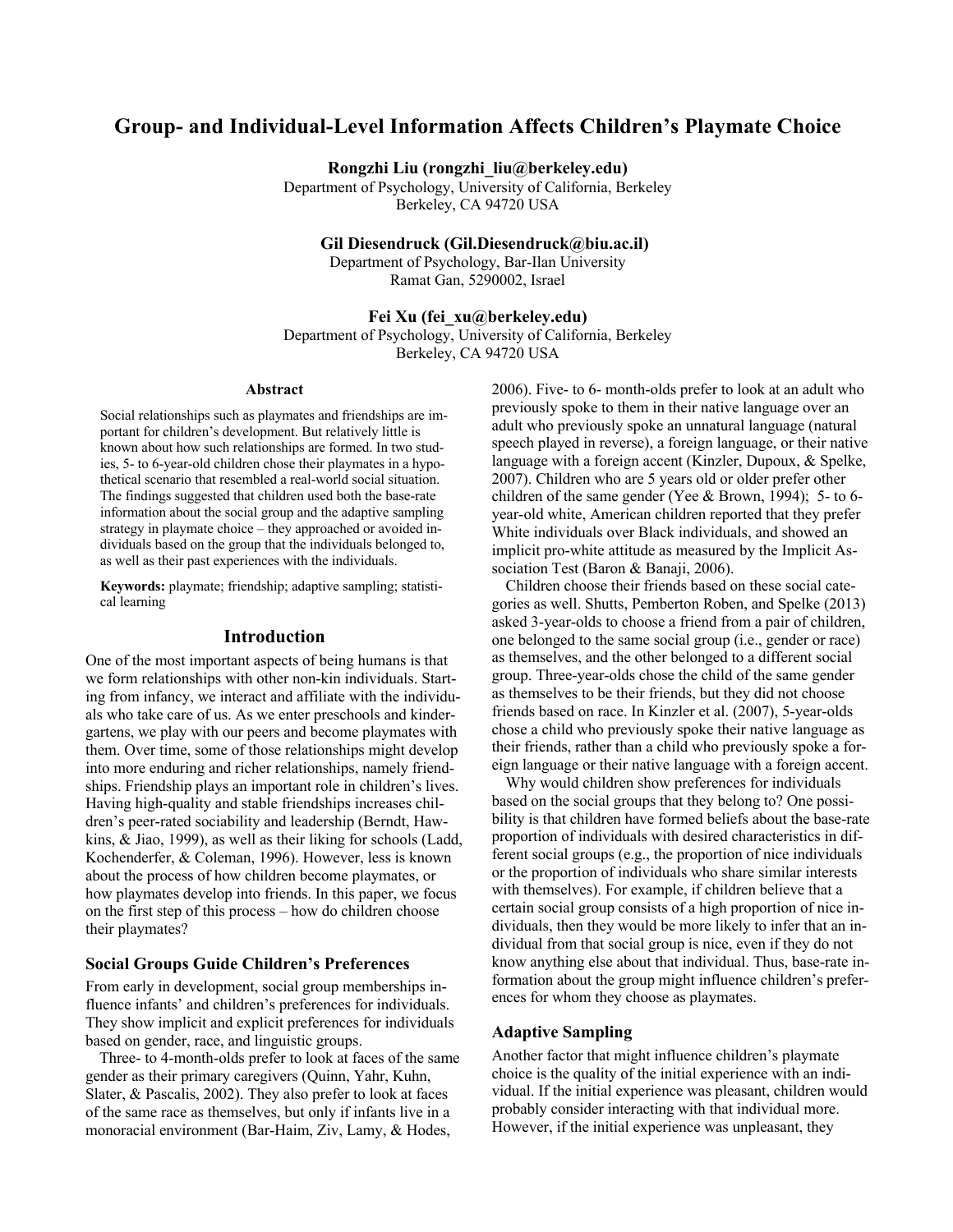would be more likely to avoid that individual in the future. In the social psychology literature, this phenomenon is known as adaptive sampling. Adaptive sampling is the tendency for people to continue sample activities that they had positive experiences with and to avoid activities that they had negative experiences with (Denrell & Le Mens, 2012). Thus, in social interactions, people would prefer to continue interacting with individuals who have been friendly to them, and avoid individuals who have been mean to them.

Experimental evidence has shown that adults use this adaptive sampling strategy. Fazio, Eiser, and Shook (2004) designed a game that was analogous to how people form attitudes about other individuals in social interactions. In the game, participants were shown beans and had to decide whether to approach or avoid them. They could survive by approaching beans with positive energy level and avoiding beans with negative energy level. Critically, they only learned about the energy level of the beans that they approached. Participants' strategies in the game were consistent with the adaptive sampling strategy – they approached beans that they believed to be positive, and avoided beans that they believed to be negative.

Would children also use the adaptive sampling strategy in their social interactions? As Denrell and Le Mens (2012) mentioned, the strategy of adaptive sampling is only adaptive to the extent that past experiences can predict the qualities of future experiences. Do young children believe that an individual's past behaviors are predictive of that individual's future behaviors? In Boseovski and Lee (2006), 3- to 6-year-olds were shown agents who performed multiple behaviors toward one or more recipients, and they were asked to make trait attributions and behavioral predictions. When the agent performed 5 trait-consistent behaviors (e.g., nice or mean behaviors) and one neutral behavior toward the same recipient, 3- to 6-year-olds were able to make the correct trait attribution, but only 5- to 6-year-olds were able to make the correct behavioral predictions. The results suggest that if an individual has shown multiple instances of traitrelevant behaviors toward a single recipient, children as young as 5 and 6 years of age believe that those past behaviors are predictive of the individual's future behaviors. Assuming children prefer to interact with individuals who are nice to them, these results hint at the possibility that children may employ the adaptive sampling strategy in choosing playmates.

# **Interaction Between Group- and Individual-Level Information**

When choosing playmates, children might consider the group-level information (i.e., base-rate information about the social group that an individual belongs to), as well as the individual-level information (i.e., the past experiences with an individual). But how would the group-level and individual-level information interact in children's reasoning about playmate choice? How is the tendency to approach or avoid individuals based on past interactions with them affected by the social groups that the individuals belong to?

In real-world social interactions, we might prefer interacting with individuals whom we had positive experiences with; but at the same time, we are also motivated to approach new individuals whom we have not interacted with. If we believe that the social group that those individuals belong to consists of mostly nice individuals, the desire to approach new individuals and the desire to continue interacting with individuals whom we had positive experiences with might be equally strong. But if we believe that the social group consists of mostly mean individuals, we might be less interested in approaching new individuals, especially if we have already met a few nice individuals in that group. As for individuals whom we had negative experiences with, the desire to avoid those individuals might be strong regardless of our beliefs about the social group.

Would children be able to consider both levels of information in their reasoning? Infants and young children are sensitive to statistical information in various domains (Denison & Xu, 2019). For instance, infants expect that the proportion of different objects in a randomly drawn sample would match the base-rate proportion in the population (Xu & Garcia, 2008). When the proportion in the sample does not match the proportion in the population (i.e., when an agent removed five toys of one type from a box containing a minority of that type of toys), infants and preschoolers inferred that the agent had a preference for the minority type of toys (Kushnir, Xu, & Wellman, 2010). Thus, infants and children can flexibly use base-rate information in their reasoning. Children also use information about an individual's past behaviors in their reasoning, as shown in Boseovski and Lee (2006). In another study, Gualtieri & Denison (2018) examined children's ability to integrate base-rate and individuating information. They asked children to predict whether a particular robot was nice or mean based on the base-rate information (e.g., a majority of the robots in the park are nice), and the individuating information (e.g., the particular robot showed two mean behaviors). While older children and adults neglected the base-rate information, 4 year-olds were able to integrate the two pieces of information in their prediction.

However, none of the studies mentioned above has investigated how children's own past experiences with an individual affect their decision to interact with that individual in the future, and in particular, whether that decision is guided by both the adaptive sampling logic and the base-rate information about the group.

### **The Present Studies**

In the present studies, we examined whether children's playmate choices are influenced by an interaction between the base-rate information about the group and the past experiences with an individual. We first gave children information about a novel social group – a new classroom that they had just transferred to. We told children either that a majority of the children in the new classroom were nice (Experiment 1) or that a majority of the children were mean (Experiment 2). We also gave children information about their past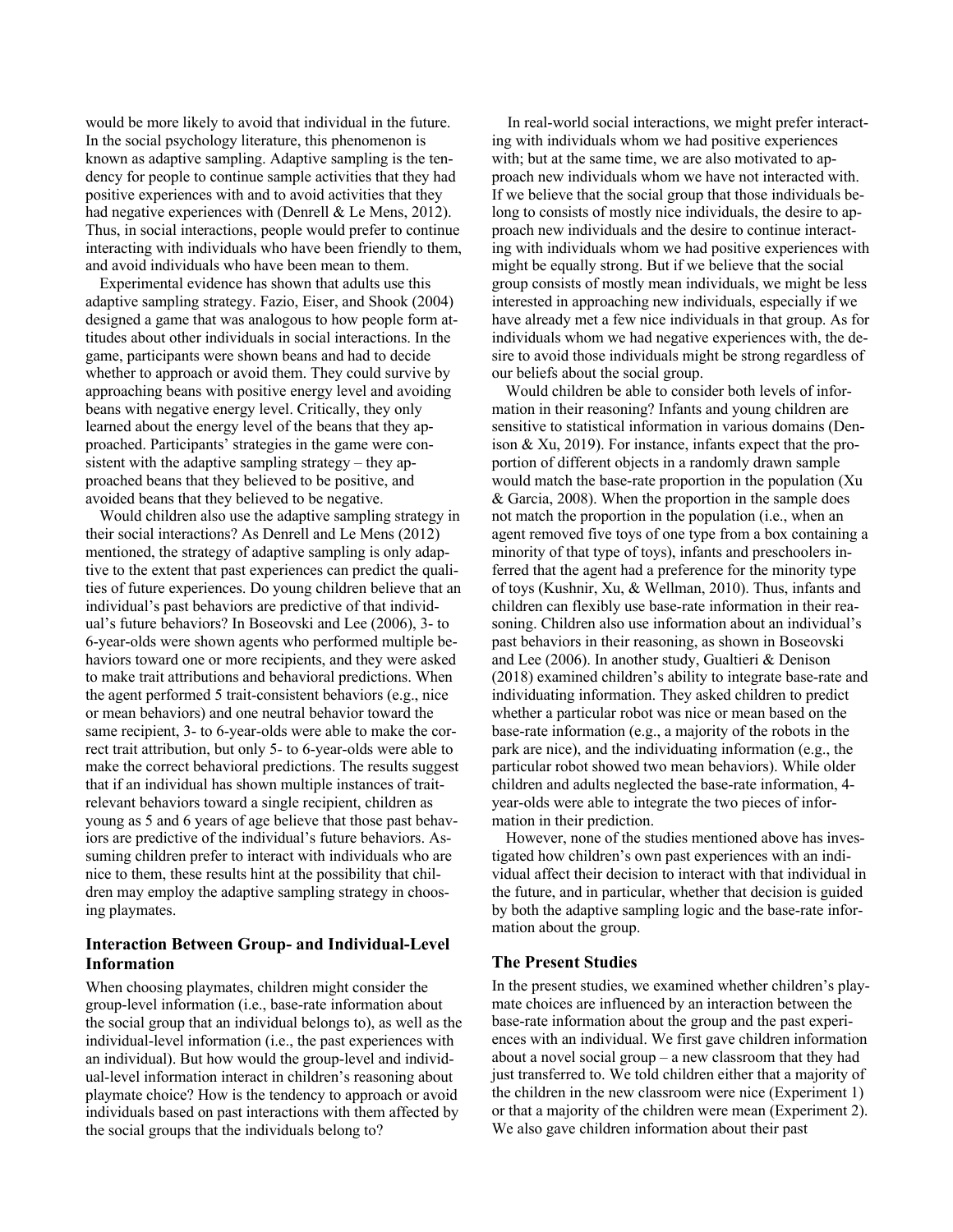experiences with a specific individual – the target child, that she or he showed nice or mean behaviors toward the participants. Then, we asked them to choose a playmate from two options: either the target child or a new child randomly selected from the classroom.

We hypothesize that children's playmate choices will be influenced by the interaction between group-level and individual-level information. Specifically, in both experiments, children will be more likely to choose a new child randomly selected from the classroom over the target child who is mean to the participant. They will be more likely to choose the target child who is nice to them over a new child in Experiment 2 (Majority Mean Classroom). However, they will be equally likely to choose the nice target child and a new child in Experiment 1 (Majority Nice Classroom).

# **Experiment 1: Majority Nice Classroom**

# **Methods**

**Participants** Twenty-four children between the ages of 5 and 6 years (11 females; mean age  $= 5.88$ ; range  $= 5.08$  to  $6.75$ ;  $SD = 0.61$ ) participated in the experiment. Participants were tested in a lab room at UC Berkeley, in a quiet room at elementary schools, or at a children's museum. Parents of the participants provided written informed consent prior to the experiment session.

**Stimuli and Procedure** Children were seated in front of a laptop. The experimenter told children to imagine that they had just transferred to a new school, and that they would play with some children in their new classroom and make some new friends. Then, children played 2 trials of the game: one trial in which the target child was nice (the target nice trial), and the other in which the target child was mean (the target mean trial). The order of the trials was counterbalanced across participants. Each trial consisted of 4 phases described below.



Figure 1: An example picture of all children in the classroom.

*Classroom information*. On the laptop, a picture of all children in the classroom were shown on the screen (Figure 1; gender of the children in the classroom was counterbalanced across trials). Then, 16 of the 20 children were highlighted in yellow and labeled "nice children". The experimenter told participants that a majority of the children in this classroom

were nice, while pointing to the highlighted children on the screen. The 4 remaining children were then highlighted in blue and labeled "mean children". The experimenter told participants that a few of the children in this classroom were mean, while pointing to the highlighted children. *Behaviors of a sample of children***.** Then, children "played" with a sample of 5 children from the classroom. On the laptop screen, the experimenter showed each of the 5 children's behaviors toward the participant. Four of the children exhibited 5 nice behaviors and 1 mean behavior, and the other child exhibited 5 mean behaviors and 1 nice behavior. The mean child was shown in the third position. The order of the behaviors (i.e., whether the inconsistent behavior was shown first or shown last) was counterbalanced across participants. The behaviors were either sharing behaviors (sharing stickers or toys) or helping behaviors (giving the participant a missing piece of a puzzle or giving the participant a box of crayon for coloring papers). Example stimuli are shown in Figure 2. The type of behaviors was counterbalanced across trials.



Figure 2: Example stimuli of a sharing trial/nice behavior (A), a sharing trial/mean behavior (B), a helping trial/nice behavior (C), and a helping trial/mean behavior (D).

*Behaviors of the target child***.** Then, another child from the classroom, the target child, appeared on the screen. The experimenter told children that they would play with this child and decide whether they would like this child to be their playmate for today. In the target nice trial, the target child exhibited 5 nice behaviors and 1 mean behavior; in the target mean trial, the target child exhibited 5 mean behaviors and 1 nice behavior.

*Playmate choice and prediction.* Then, children were asked to choose a playmate from two options: either the target child or a new child randomly selected from the classroom (referred to as the "new child" from now on). On the screen, the target child appeared on the left side of the screen, and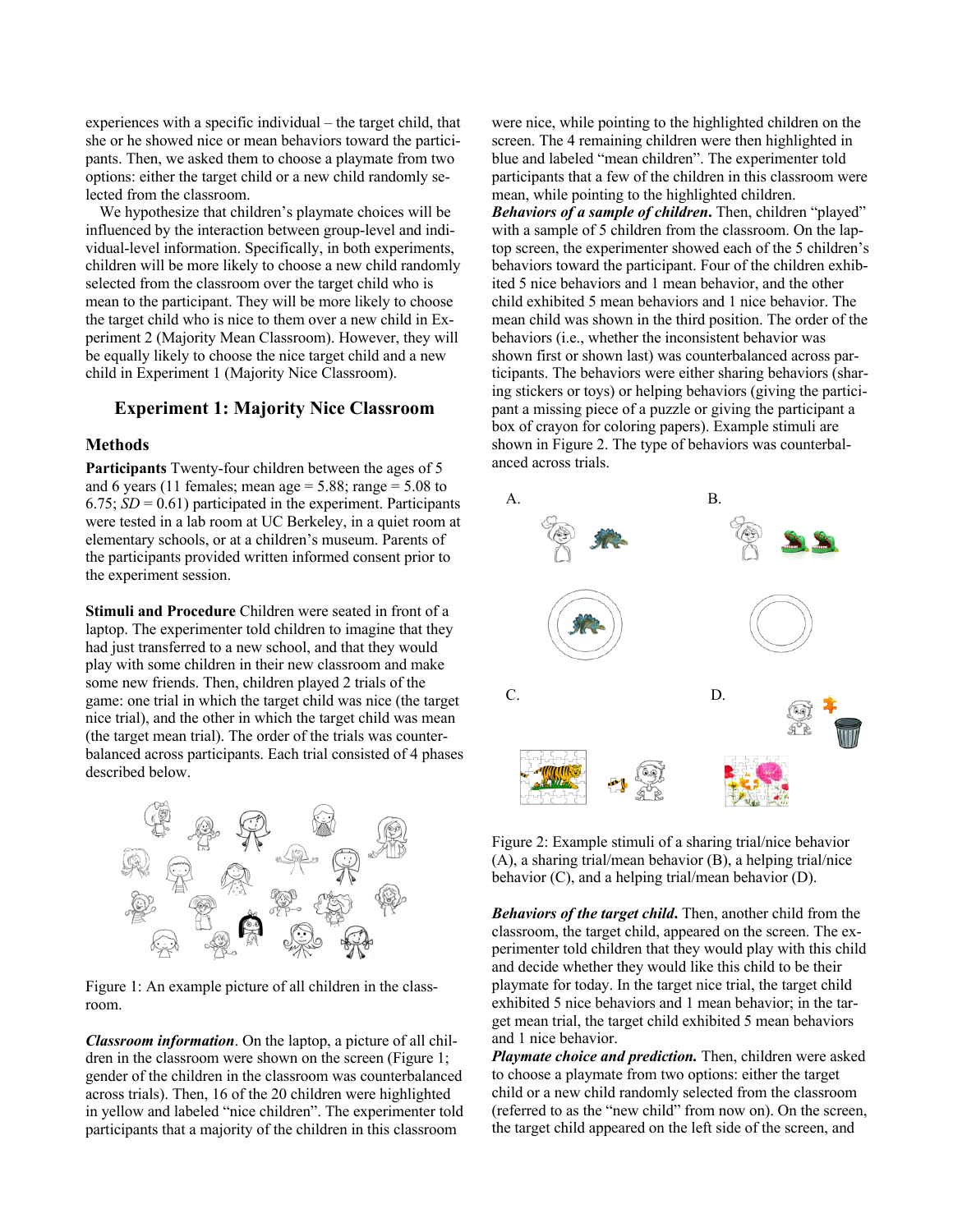the whole group of children from the classroom appeared on the right side of screen. If the participant did not understand what is randomly selected, the experimenter told children that, "You will get one of the children from the classroom, but you do not know whom exactly it will be." After children chose their playmate, the experimenter asked children to predict whether the chosen playmate would be nice or mean to them.

### **Results**

**Playmate Choice** As shown in Figure 3, in the target nice trials, 10 out of 24 children chose the new child as playmate, which is not significantly different from chance (Exact binomial test: *P* = 0.42, 95% CI [0.22, 0.63], *p* = 0.54, Cohen's *g* = -0.08). In the target mean trials, 20 out of 24 children chose the new child, which is significantly above chance (Exact binomial test: *P* = 0.83, 95% CI [0.63, 0.96], *p* = 0.002, Cohen's  $g = 0.33$ ).

Since trial type (target nice trial or target mean trial) is a within-subject variable, we used mixed effects models that controlled for the random effects of individual participants to fit the data. Specifically, we used generalized linear mixed models (GLMMs) to predict participants' binary choice of partner (new child = 1, target child = 0) from trial type, behavior order, age, and gender, while controlling for the random effects of individual participants. The best-fitting model included trial type as the only predictor. Based on this model, the odds of choosing the new child decreased when children were in the target nice trial, compared to when they were in the target mean trial  $(\beta = -2.26, SE =$ 0.97,  $z = -2.32$ ,  $p = 0.02$ ). This model outperformed the null model (AIC<sub>trial</sub> = 59.85, AIC<sub>null</sub> = 67.51,  $\chi^2$  = 9.66, *p* = 0.002). More complex models that included behavior order, age, or gender did not perform better than the best-fitting model.



Figure 3: The number of participants who chose the target child or the new child as a playmate in target nice trial and target mean trial, in Experiment 1.

**Prediction** Children's predictions about the chosen playmate are shown in Table 1. Children predicted that the chosen playmate was nice if they chose the target child in the

target nice trials, or if they chose the new child in the target mean trials  $(p < 0.01$  in Exact binomial tests). They were equally likely to predict that the chosen playmate was nice or mean if they chose the new child in the target nice trials, or if they chose the target child in the target mean trials ( $p =$ 0.11 and 1 in Exact binomial tests).

We used generalized linear mixed models (GLMMs) to predict participants' binary prediction response (nice  $= 1$ , mean = 0) from trial type, partner choice, behavior order, age, and gender, while controlling for the random effects of individual participants. The best-fitting model predicted children's playmate prediction from the interaction between trial type and partner choice. Based on this model, the odds that the child predicted the playmate to be nice increased if they chose the new child as playmate ( $\beta$  = 36.83, *SE* = 11.15,  $z = 3.30, p < 0.001$ ; however, the odds decreased if the child chose the new child in the target nice trial, although this effect is not statistically significant  $(\beta = -45.51,$ *SE* = 31.59,  $z = -1.44$ ,  $p = 0.15$ ). This model outperformed the null model (AIC<sub>trial\*partner</sub> = 25.96, AIC<sub>null</sub> = 37.72,  $\chi^2$  = 17.76,  $p \le 0.001$ ), the model that only included trial type  $(AIC_{trial} = 39.72, \chi^2 = 17.76, p \le 0.001)$ , the model that only included partner choice (AIC<sub>partner</sub> = 38.71,  $\chi^2$  = 16.74, *p* <0.001), as well as the model that included both trial type and partner choice without the interaction  $(AIC_{trial+partner} =$ 40.66,  $\chi^2$  = 36.80, *p* <0.001). More complex models that included age, gender, or behavior order did not perform better than the best-fitting model.

Table 1: Playmate prediction in Experiment 1.

| Trial type  | Playmate choice:                       | Playmate choice:                       |
|-------------|----------------------------------------|----------------------------------------|
|             | new child                              | target child                           |
| Target Nice | 8 predicted nice;<br>2 predicted mean  | 13 predicted nice;<br>1 predicted mean |
| Target Mean | 19 predicted nice;<br>1 predicted mean | 2 predicted nice;<br>2 predicted mean  |
|             |                                        |                                        |

### **Discussion**

When children were told that the majority of the children in the new classroom were nice and encountered a nice child from that classroom, children were equally likely to choose that child as a future partner as they were to choose a new child randomly selected from that classroom. In turn, when they encountered a mean child from that classroom, they were more likely to choose a new random child as playmate than the previously encountered mean child. Comparison of the two scenarios revealed that children were less likely to choose the new child in target nice trials than in target mean trials. In other words, children were more likely to select the nice target child as a playmate than they were to select the mean target child. Thus, children's playmate choices were in accordance with an adaptive sampling strategy.

Information about the social group affected children's decision as well. They were told that the majority of the children in the classroom were nice, and thus a new child randomly selected from the classroom was likely to be nice.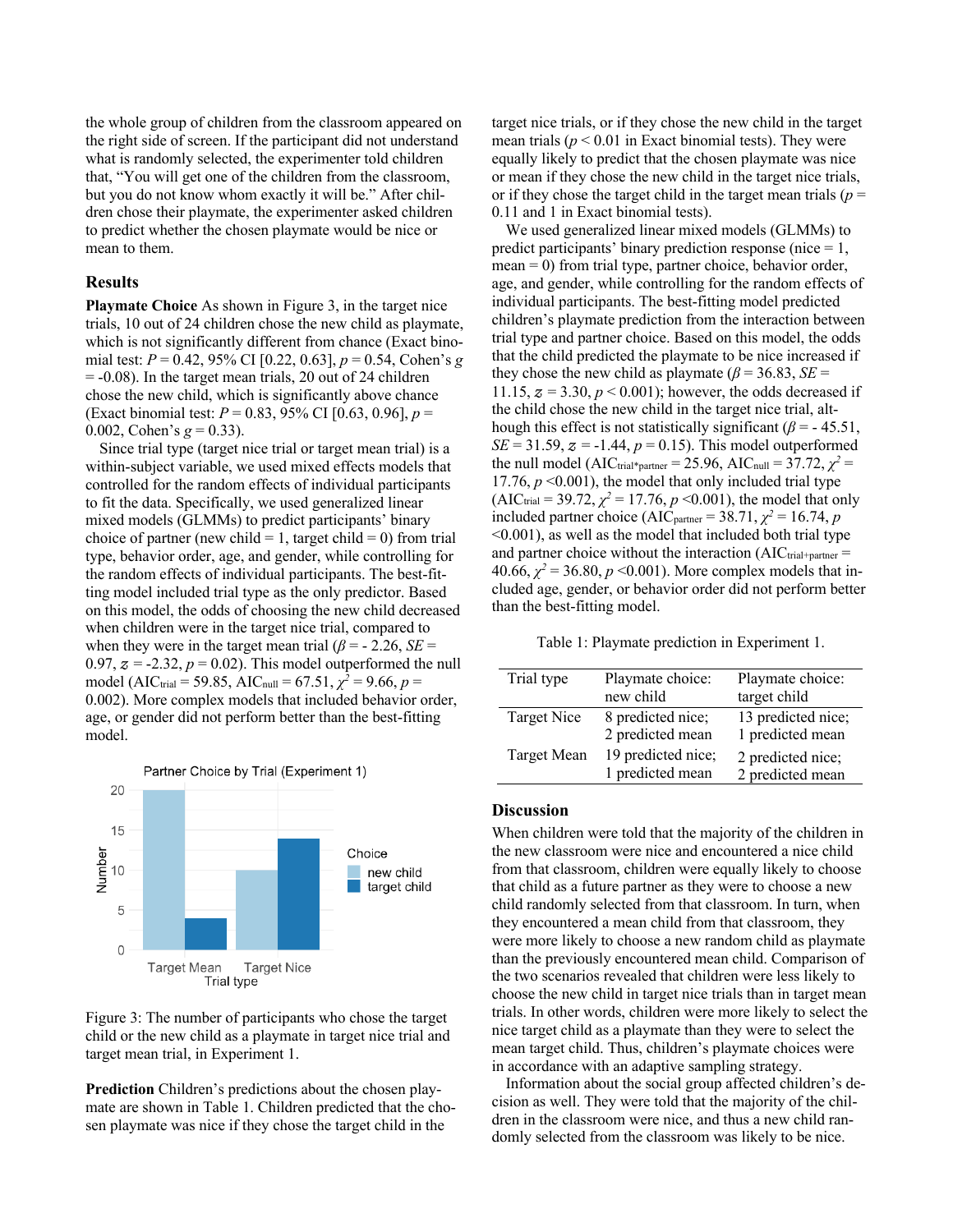When choosing between the nice child and the new child, some of the participants decided to approach the nice child, while others decided to approach the new child. Children might have thought that the two options were equally good, and therefore chose randomly. Alternatively, there might be individual differences in children's strategies of choosing playmates, such that some children prefer "safer" options, and choose individuals whom they have had positive experiences with, while other children prefer "riskier" options, and choose unknown, novel individuals. Future studies should be designed to test the two alternatives.

Furthermore, children were more likely to predict their playmates to be nice if they had chosen the new child, but only when they chose between a mean child and a new child. This is reasonable given that the new child, who was randomly selected from a majority nice classroom, is more likely to be nice than the child who had shown mean behaviors toward the participant.

# **Experiment 2: Majority Mean Classroom**

### **Methods**

**Participants** Twenty-four children between the ages of 5 and 6 years (12 females; mean age  $= 5.90$ ; range  $= 5.00$  to  $6.92$ ; SD = 0.54) participated in the experiment. Participants were recruited and tested in the same manners as in Experiment 1.

**Stimuli and Procedure** The procedure of Experiment 2 was the same as that of Experiment 1, except that in the classroom information phase, the experimenter told children that a majority of the children in the classroom were mean (while 16 children were highlighted on the screen), and that a few of the children were nice (while the 4 remaining children were highlighted on the screen). Accordingly, the sample of children consisted of 4 mean children and a nice child, with the nice child shown in the third position.

### **Results**

**Playmate Choice** As shown in Figure 4, in the target nice trials, 3 out of 24 children chose the new child, which is significantly below chance (Exact binomial test:  $P = 0.13, 95\%$ CI [0.03, 0.32], *p* < 0.001, Cohen's *g* = -0.37). In the target mean trials, 19 out of 24 children chose the new child, which is significantly above chance (Exact binomial test: *P* = 0.79, 95% CI [0.58, 0.93], *p* = 0.01, Cohen's *g* = 0.29).

Generalized linear mixed models (GLMMs) were used to predict participants' binary choice of partner (new child  $= 1$ , target child  $= 0$ ) from trial type, behavior order, age, and gender, while controlling for the random effects of individual participants. The best-fitting model included trial type as the only predictor. Based on this model, the odds of choosing the new child decreased when children were in the target nice trial, compared to when they were in the target mean trial ( $\beta$  = - 23.33, *SE* = 3.32,  $z$  = -7.02,  $p$  < 0.001). This model outperformed the null model  $(AIC_{trial} = 30.55, AIC_{null}$  $= 70.21, \chi^2 = 41.66, p < 0.001$ ). More complex models that

included behavior order, age, or gender did not perform better than the best-fitting model.



Figure 4: The number of participants who chose the target child or the new child as playmate in target nice trial and target mean trial, in Experiment 2.

**Prediction** Children's predictions about their playmates are shown in Table 2. Children predicted that the chosen playmate was nice if they chose the target child in the target nice trials, or if they chose the new child in the target mean trials  $(p < 0.01$  and  $p = 0.02$  in Exact binomial tests). Their predictions did not differ from chance if they chose the new child in the target nice trials, or if they chose the target child in the target mean trials ( $p = 1$  in Exact binomial tests). Then, we used generalized linear mixed models (GLMMs) to predict participants' binary prediction response (nice  $= 1$ ,  $mean = 0$ ) from trial type, partner choice, behavior order, age, and gender, while controlling for the random effects of individual participants. None of the models that included any variables as predictors performed better than the null model.

Table 2: Playmate prediction in Experiment 2.

| Trial type  | Playmate choice:<br>new child          | Playmate choice:<br>target child       |
|-------------|----------------------------------------|----------------------------------------|
| Target Nice | 2 predicted nice;<br>1 predicted mean  | 19 predicted nice;<br>2 predicted mean |
| Target Mean | 15 predicted nice;<br>4 predicted mean | 2 predicted nice;<br>3 predicted mean  |

#### **Discussion**

Again, children used the adaptive sampling strategy. Majority of the participants in this experiment approached the child who was nice to them and avoided the child who was mean to them. Information about the social group, that the majority of the children in this classroom were mean, also influenced their decisions. Since a new child randomly selected from this classroom is likely to be mean, children should be less likely to choose the new child, especially when choosing between a nice child and a new child. Indeed, in the target nice trials, participants in Experiment 2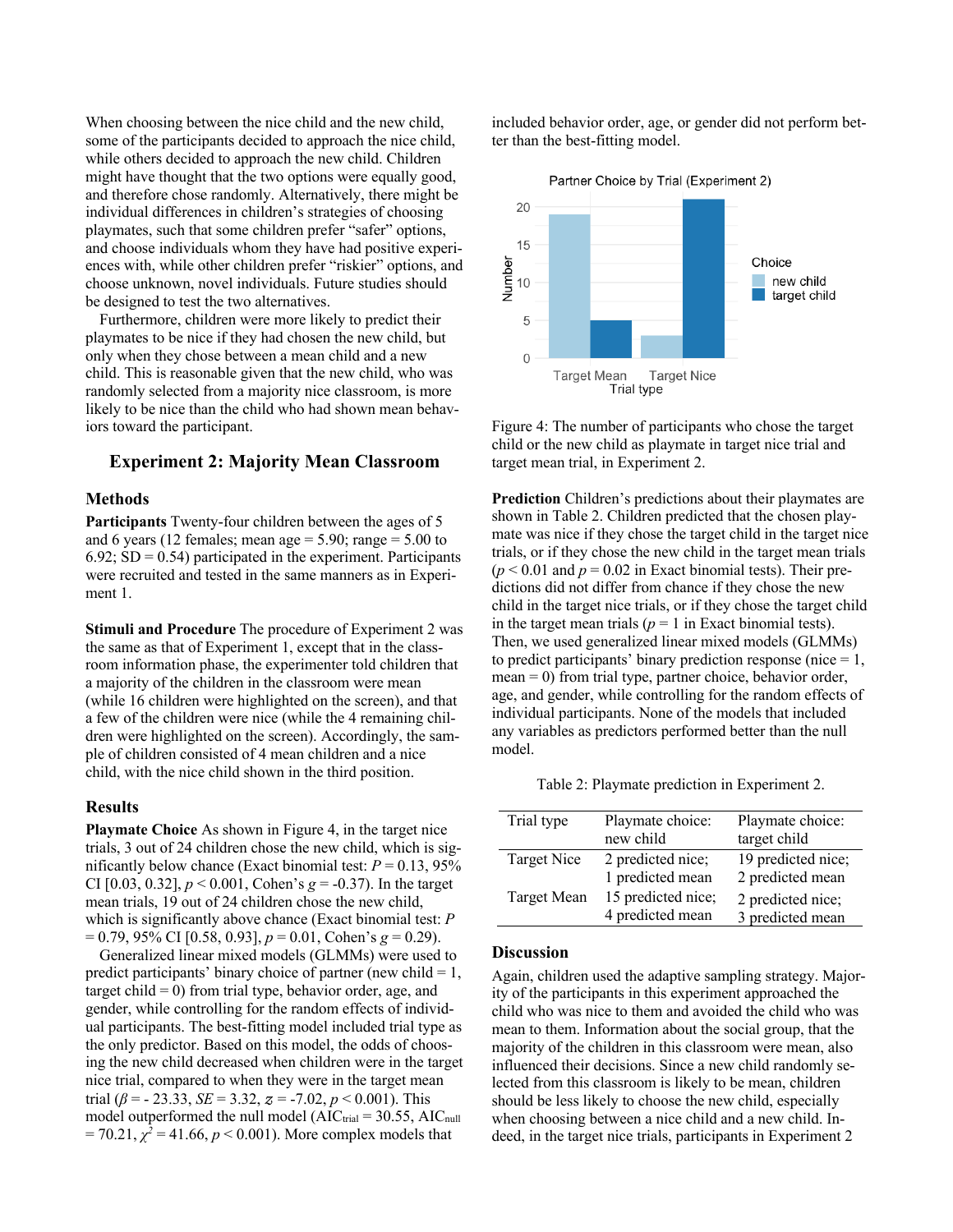were less likely to choose the new child  $(P_2 = 0.13)$  than participants in Experiment 1 ( $P<sub>1</sub> = 0.42$ ), although the difference is only marginally significant (Fisher's exact test:  $p =$ 0.076, Cramér's phi =  $0.20$ ).

Children's prediction about the chosen playmate did not differ by the trial type or the playmate they chose. However, note that in the target mean trials, most of the children who chose the new child as a playmate predicted that the new child would be nice. That is unlikely to be the case since majority of the children in the classroom were mean. We will discuss the possible rationale for this in the General Discussion.

### **General Discussion**

The purpose of the present studies was to understand how children choose their playmates. Specifically, we examined whether children's playmate choice was influenced by an interaction between the group-level information (the proportion of nice and mean children in the classroom) and the individual-level information (the target child's behaviors toward participants). The results of our two experiments showed that playmate choices were influenced by both.

When choosing between a mean child and a new child, children always preferred the new child, regardless of the classroom composition. This preference is reasonable in the majority nice classroom, since there is an 80% chance that the new child would be nice. But in the majority mean classroom, the chance that the new child would be nice is only 20%. Most of the children still chose that child as a playmate, and predicted that she would be nice. Those children might have ignored the base-rate information. Alternatively, they might be more willing to take a risk and believed that it would generate a favorable result. That is, they were almost 100% certain that the child whom they were playing with was mean, but if they chose the new child, there was a 20% chance that she would be nice.

In contrast, when choosing between a nice child and a new child, children's decisions differed based on the classroom composition. If they heard that the majority of the children were nice, about half of the children chose the new child as playmate, but if they heard that the majority of the children were mean, almost none of the children chose the new child. Thus, in the case that children can stick with a nice individual in a group of mostly mean individuals, they are less likely to approach new individuals. This might be related to the role of negative stereotypes in real-world social interactions. An inaccurate negative stereotype about a social group would be hard to overcome, since people are less likely to interact with new individuals from that group. Thus, they would not have additional data to overcome the negative stereotype. One way to test this idea would be to offer children a choice between a new child from a majority mean classroom and a new child from another classroom (without base-rate information). Would children avoid the new child from the majority mean classroom and choose the new child from another classroom instead?

The present results make two unique contributions to the existing literature. First, like adults, children also use the adaptive sampling strategy when they are interacting with individuals and choosing playmates. In both experiments, children were more likely to approach the target child who had been nice to them, and avoid the target child who had been mean to them. Furthermore, their adaptive sampling strategy is influenced by the base-rate information about the group (i.e., the probability that the alternative option, the new child, is nice or mean).

Second, the present studies documented the process of children's playmate choice in a situation that resembled the real social world. In real life, children might also form prior beliefs (i.e., base-rate information) about their new schools by hearing information from their parents or other children, and they will interact with a few individuals before they start to make choices about playmates. For children, becoming playmates often set the stage for the formation of a more enduring and richer relationship – friendship. Young children already have a grasp of the concept of friendship. Preschoolers preferentially help their friends (Engelmann, Haux, & Herrmann, 2019) and preferentially share with their friends (Moore, 2009; Paulus & Moore, 2014). Children also use cues such as partial sharing, secret sharing, similarity, propinquity and loyalty to make inferences about other people's friendships (Liberman & Shaw, 2017; 2018; 2019). In future research, it would be important to understand how the playmate choosing processes examined here are related to the more intricate friendship forming processes.

In conclusion, our studies documented the first step in children's friendship formation – playmate choice. The findings showed that children use the adaptive sampling strategy when they choose their playmates, and they also consider the base-rate information about the social groups that their potential playmates belong to in their decisions.

### **References**

- Bar-Haim, Y., Ziv, T., Lamy, D., & Hodes, R. M. (2006). Nature and Nurture in Own-Race Face Processing. *Psychological Science*, *17*(2), 159–163.
- Baron, A. S., & Banaji, M. R. (2006). The Development of Implicit Attitudes. Evidence of Race Evaluations From Ages 6 and 10 and Adulthood. *Psychological Science, 17*(1), 53–58.
- Berndt, T.J., Hawkins, J.A., & Jiao, Z. (1999). Influences of friends and friendships on adjustment to junior high school. *Merrill-Palmer Quarterly*, *45*, 13–41.
- Boseovski, J. J., & Lee, K. (2006). Children's use of frequency information for trait categorization and behavioral prediction. *Developmental Psychology, 42*(3), 500–513.
- Denison, S., & Xu, F. (2019). Infant Statisticians: The Origins of Reasoning Under Uncertainty. *Perspectives on Psychological Science, 14*(4), 499–509.
- Denrell, J., & Le Mens, G. (2012). Social judgments from adaptive samples. In J. I. Krueger (Ed.), *Frontiers of*